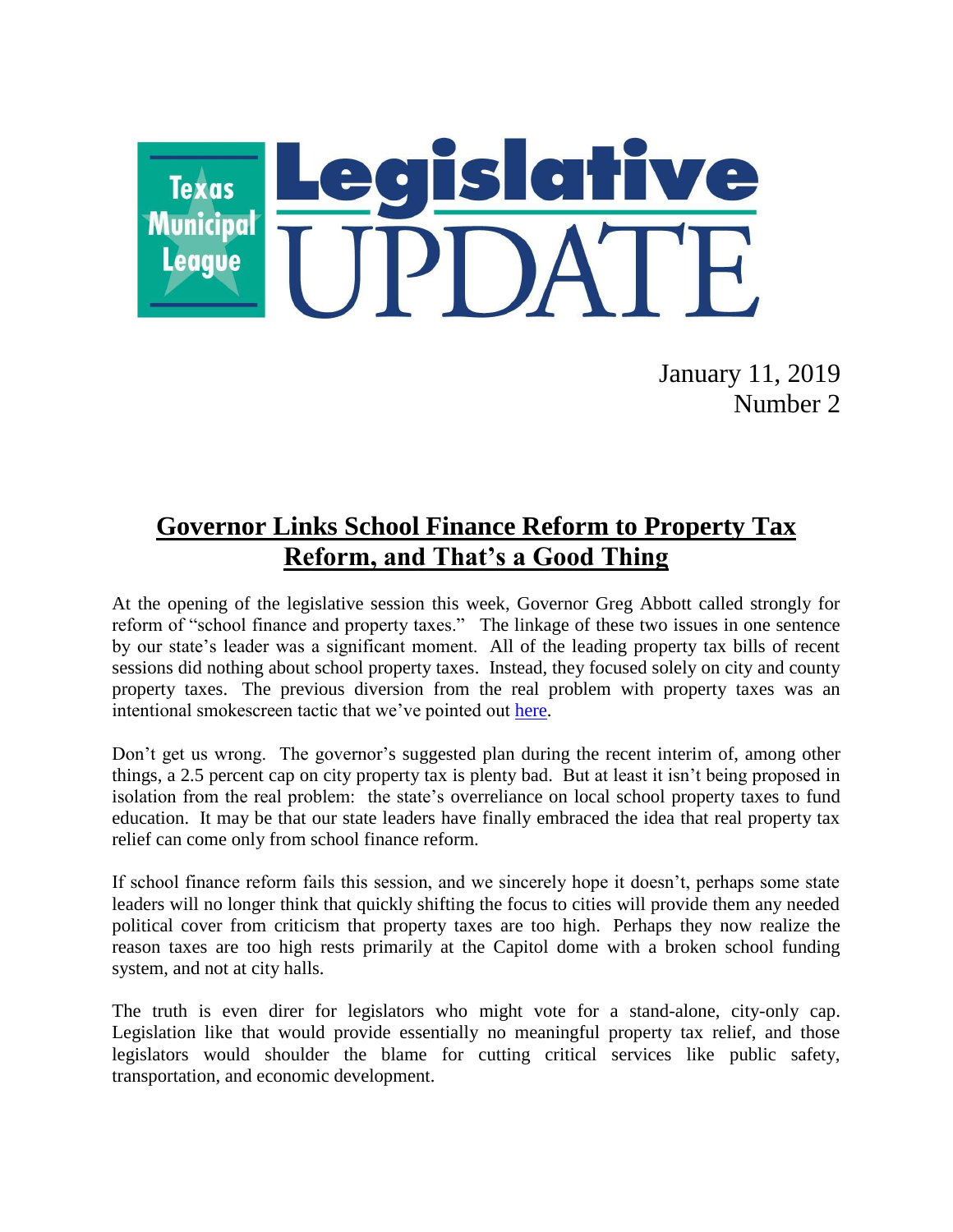# **Representative Dennis Bonnen Elected to Speaker of the House**

The Texas Municipal League and its 1,157 member cities congratulate Representative Dennis Bonnen (R – Angleton) on his election to the office of Speaker of the Texas House of Representatives. Representative Bonnen represents House District 25, which includes Angleton, Clute, Lake Jackson, and Bay City.

First elected to the Texas House in 1996, Speaker Bonnen has served on many important committees in the Texas House. Most recently, he served as Chairman of the powerful House Committee on Ways and Means and as Speaker Pro-Tempore. Speaker Bonnen has stated that his top priorities for this session will be school finance and property tax reform.

In 2015, TML presented Representative Bonnen with its Legislator of the Year award. He was a strong advocate that session on behalf of municipal authority.

"Speaker Bonnen is one of the brightest members of the legislature and he understands that taxpayers' best resource for change is at the local level. He understands that decisions are best left local, instead of consolidating power at the state level. I look forward to working together to continue to make Texas the greatest state in the nation." said Bennett Sandlin, TML Executive Director.

We hope all city leaders across Texas will offer their congratulations to this outstanding leader on his election as Speaker of the Texas House.

# **Comptroller Releases 2020-2021 Biennial Revenue Estimate**

Prior to each legislative session, the Texas comptroller forecasts how much money the legislature has available for the upcoming biennium. This week, Comptroller Glenn Hegar delivered good short-term news, but he was cautious on a 'cloudy" longer-term term forecast.

Comptroller Hegar forecasts that the state will have \$119.1 billion to spend in the 2020-2021 biennium. That amount is up 8.1 percent from the current 2018-2019 biennium, due to increased sales tax collections. He also forecasts that the balance of the Economic Stabilization Fund (also known as the "Rainy Day Fund") will have an ending balance of approximately \$15 billion. School finance reform, property tax relief, increased spending on mental health reforms, and other costs related to Hurricane Harvey may consume a large portion of that increase.

The legislature will also find itself with an extra \$2.8 billion to pay for bills incurred during the current biennium, such as costs related to Hurricane Harvey and a \$2 billion underfunding of the Medicaid program for the poor and disabled.

The good news did come with a bit of tempering. Hegar warned that, in the years ahead, Texas exports could suffer from falling oil prices and a downturn in the global economy. "We remain cautiously optimistic, but recognize we're unlikely to see continued revenue growth at the unusually strong rates we've seen in recent months," he said.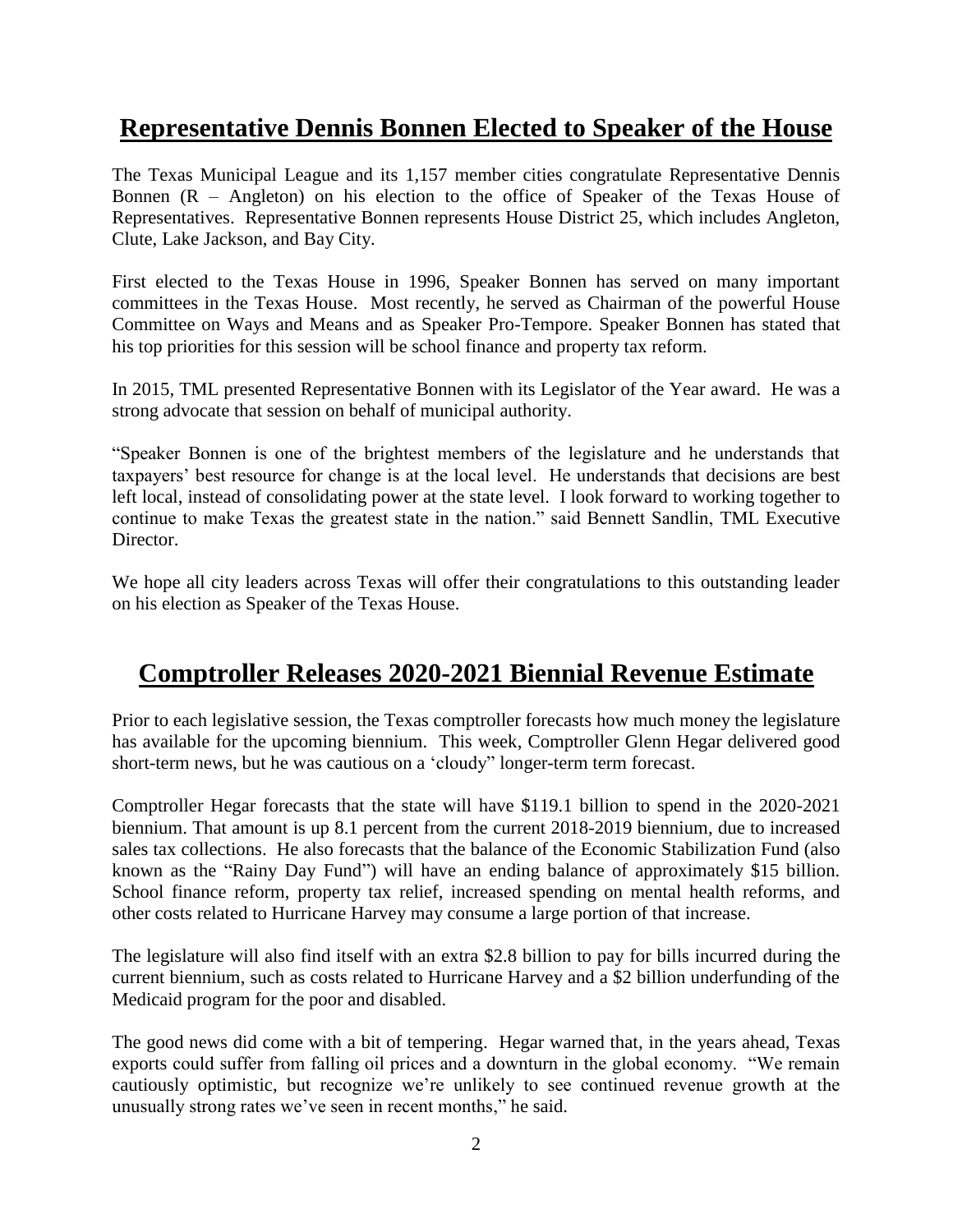## **Get Involved: TML Grass-Roots Involvement Program**

The Texas Municipal League is once again implementing our Grass-Roots Involvement Program (GRIP). GRIP collects information about your relationship with your legislators and is one way TML staff contacts city officials regarding action on harmful legislation.

To participate in GRIP, go to <http://bit.ly/TMLGRIP2019> and fill out the online form. If you have any questions, please contact JJ Rocha at j $\phi$ tml.org or 512-231-7400.

# **City-Related Bills Filed**

## **Property Tax**

**H.B. 622 (Neave) – Property Tax Exemption**: would, among other things: (1) provide that, for a residence homestead that is located in an area declared by the governor to be a disaster area following a natural disaster and rendered uninhabitable or unusable as a result of the disaster, a taxing unit may temporarily not increase the total annual amount of property taxes the taxing unit imposes on the residence homestead above the amount of the taxes the taxing unit imposed on the residence homestead for the tax year in which the residence homestead was rendered uninhabitable or unusable as the result of a natural disaster if: (a) the owner of the residence homestead submits an application for the limitation to the chief appraiser of the appraisal district not later than the first anniversary of the date the residence homestead is rendered uninhabitable or unusable; and (b) the chief appraiser determines that the residence homestead was rendered uninhabitable or unusable as a result of the natural disaster; and (2) provide that the limitation provided by (1), above: (a) takes effect on January 1 of the first tax year following the tax year in which the natural disaster that renders the residence homestead uninhabitable or unusable occurs; and (b) expires on January 1 of the earlier of the first tax year following the tax year in which the fifth anniversary of the natural disaster occurs or the first tax year in which the property no longer qualifies as the residence homestead of the property owner or surviving spouse of the property owner claiming the limitation. (See **H.J.R. 41**, below.)

**H.B. 634 (Buckley) – Disabled Veteran Grants**: would provide that, for purposes of the law governing the provision of state aid to certain local governments disproportionately affected by the granting of property tax relief to disabled veterans, the term "local government" includes a city located wholly or partly in a county in which a United States military installation is wholly or partly located. (Companion bill is **S.B. 283** by **Buckingham**.)

**H.B. 639 (Springer) – Property Tax Appraisal**: would provide that in order to qualify as openspace land for property tax purposes, land used principally as an ecological laboratory by a public or private college or university must have been used principally in that manner for five of the preceding seven years.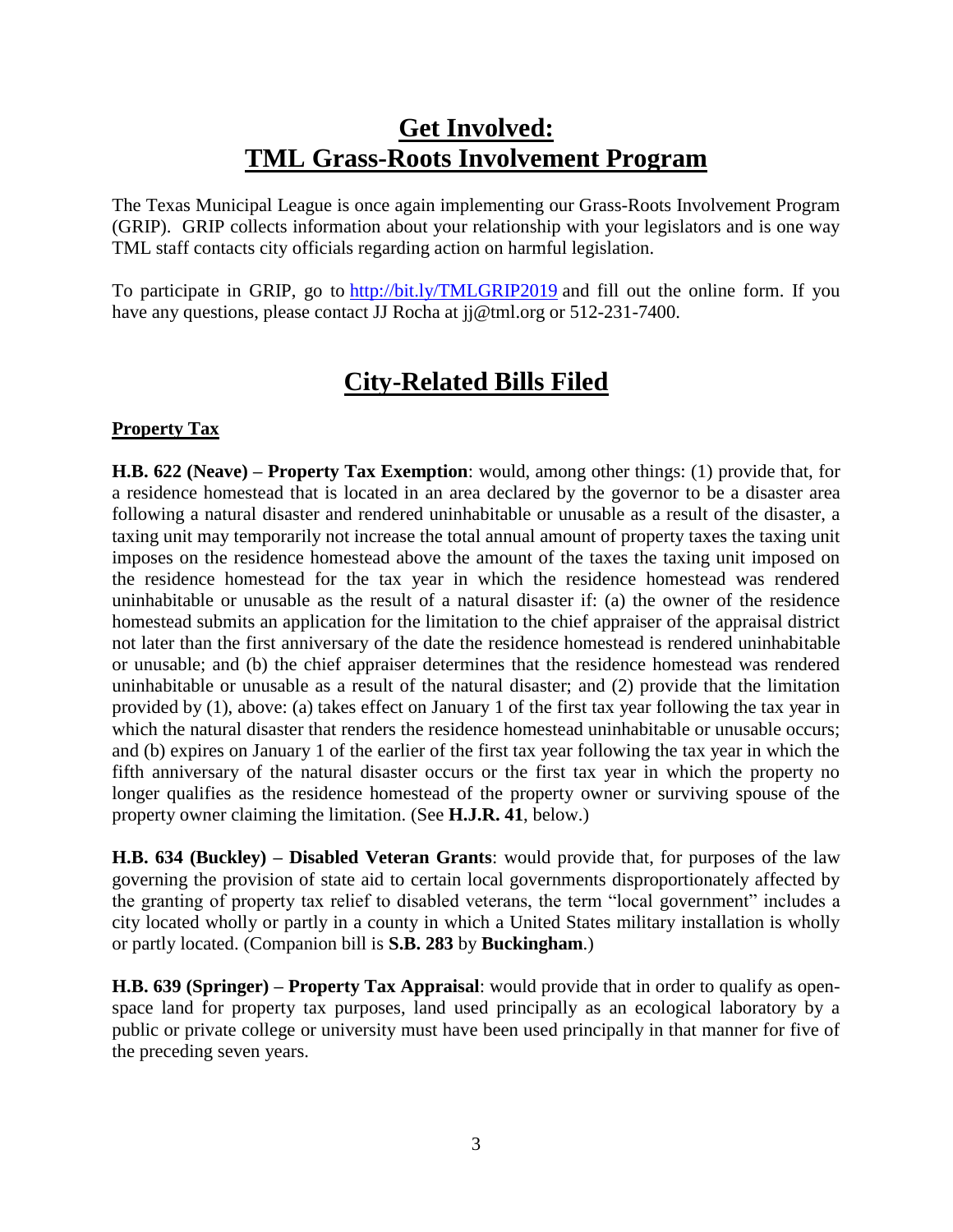**H.J.R. 41 (Neave) – Property Tax Exemption**: would amend the Texas Constitution to authorize the legislature to provide that, for a temporary period following a natural disaster, the total amount of property taxes imposed on a residence homestead by a political subdivision may not exceed the amount of taxes the political subdivision imposed on the property in the year in which the property was rendered uninhabitable or unusable as a result of the disaster. (See **H.B. 622**, above.)

#### **Sales Tax**

**H.B. 631 (Hernandez) – Sales Tax Exemption**: would exempt the sale, use, or consumption of college textbooks from sales taxes during two seven-day periods, one beginning in August and one beginning in January.

**H.B. 648 (Krause) – Supplemental Sales Tax Substitute for Property Taxes**: would: (1) authorize a local government to, before June 30 of any year, adopt an ordinance or order providing that, beginning January 1 of the following year, the local government will not impose a property tax and would instead impose a supplemental sales and use tax; (2) provide that a qualifying local government by adoption of an ordinance or order may adopt, increase, reduce, or abolish the supplemental sales and use tax; (3) provide that the supplemental sales and use tax is in addition to any other sales and use tax authorized by law, but may only be imposed during a period during which the qualifying local government does not impose a property tax; (4) provide that a qualifying local government is not required to call an election to adopt, increase, reduce, or abolish the supplemental sales and use tax; (5) provide that, in the first year in which a qualifying local government imposes the supplemental sales and use tax, the rate of the tax is equal to a rate that, when applied to the estimated cumulative sales price of the sale, use, storage, or other consumption of taxable items within the local government during that year, would produce an amount equal to the local government's lost property tax revenue; (6) require the ordinance or order authorizing the tax to specify the tax rate; (7) authorize a qualifying local government that imposes the supplemental sales and use tax to, by adoption of ordinance or order, annually increase or reduce the rate of the tax in increments of one-eighth of one percent; (8) provide that a reduction in the rate of the tax may not impair any outstanding debt or other obligation payable from the tax; (9) authorize a qualifying local government that imposes the supplemental sales and use tax to adopt an ordinance or order to abolish the tax if there is no outstanding debt secured by the tax; (10) require a certified copy of an ordinance or order to be forwarded to the comptroller before June 30 of the year preceding the January 1 on which the action approved in the ordinance or order is to take effect; (11) provide that the adoption, increase, reduction, or abolition of the supplemental sales and use tax takes effect on the next January 1 that is at least six months after the date the qualifying local government forwards to the comptroller the copy of the ordinance or order adopting, increasing, reducing, or abolishing the tax, as applicable; (12) provide that the rate of a supplemental sales and use tax may not be considered for purposes of determining the combined local tax rate in any area; and (13) provide that revenue from a supplemental sales and use tax is for the use and benefit of the qualifying local government imposing the tax and may be used for any purpose for which the general funds of the local government may be used.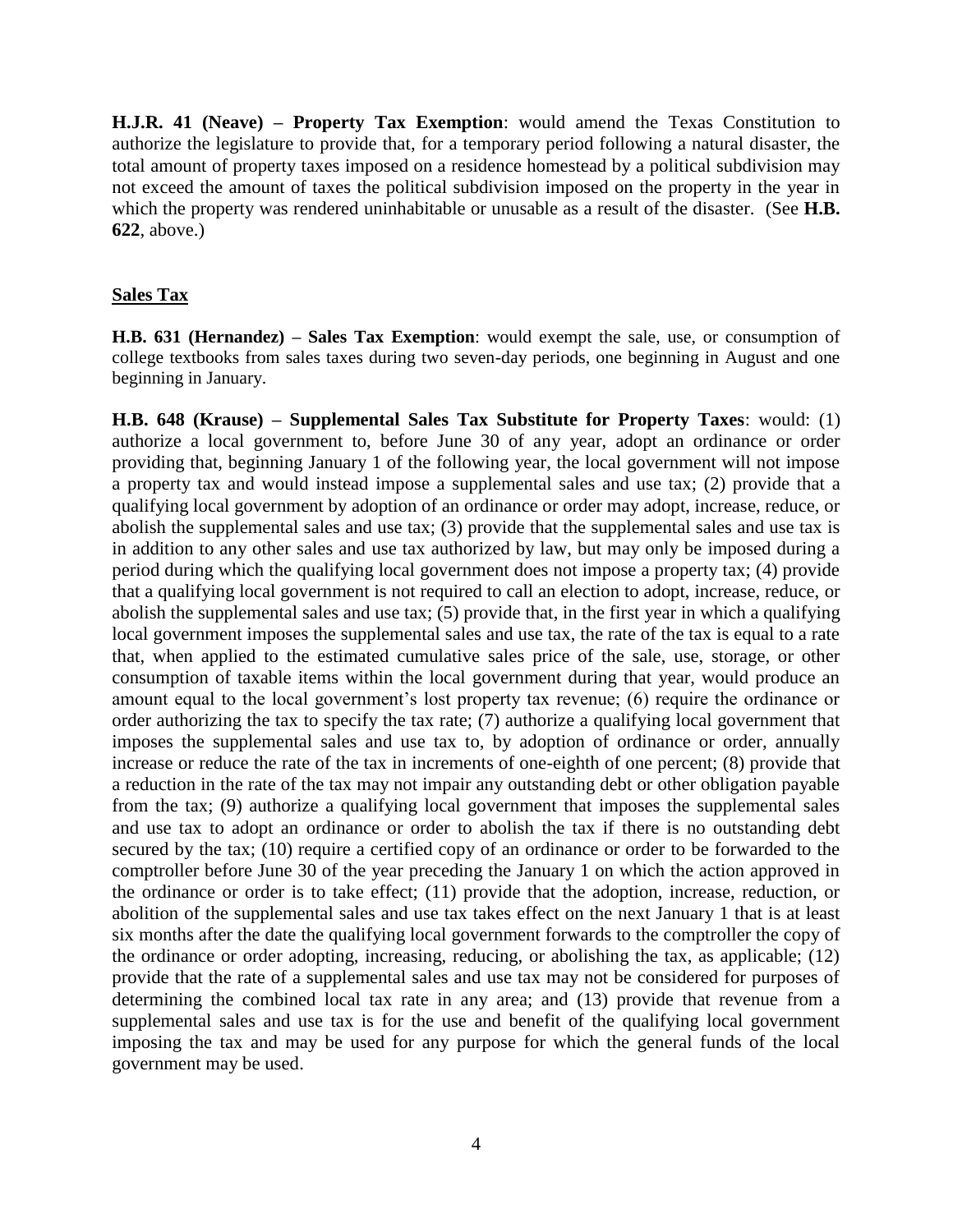**S.B. 302 (Miles) – Sales Tax Exemption**: would: (1) exempt from sales taxes the sale of an article of clothing, footwear, school supply, or school backpack that costs less than \$200 and is sold during certain timeframes (current law sets exemption amount at an item less than \$100); and (2) exempt the sale or storage, use, or other consumption of an e-reader, gaming console, personal computer, smartphone, or tablet computer from sales taxes if the device: (a) is purchased during a specified weekend preceding the beginning of the school year; (b) has a sales price of less than \$750; and (c) is not purchased over the Internet. (Companion bill is **H.B. 385** by **Bohac**.)

#### **Purchasing**

No city-related purchasing bills were filed this week.

## **Elections**

**H.B. 611 (White) – Voting Priority**: would provide that an election officer at a polling location may allow certain uniformed first responders to vote before other voters.

**H.B. 613 (Springer) – Election Date**: would, among other things, remove the requirement that school districts hold their elections on the same date as: (1) the election for the members of a city council located in the school district; (2) the general election for state and county officers; (3) the election for the members of the governing body of a hospital district under certain circumstances; or (4) the election for the members of the governing board of a public junior college district in which the school district is wholly or partly located.

## **Open Government**

No city-related open government bills were filed this week.

## **Other Finance and Administration**

**H.B. 281 (Middleton) – Lobby Restrictions**: would provide that: (1) the governing body of a political subdivision may not spend public money to directly or indirectly influence or attempt to influence the outcome of any legislation pending before the legislature; (2) the bill does not prevent: (a) an officer or employee of a political subdivision from providing information for a member of the legislature or appearing before a legislative committee at the request of the committee or the member of the legislature; (b) an elected officer of a political subdivision from advocating for or against or otherwise influencing or attempting to influence the outcome of legislation pending before the legislature while acting as an officer of the political subdivision; or (c) an employee of a political subdivision from advocating for or against or otherwise influencing or attempting to influence the outcome of legislation pending before the legislature if those actions would not require a person to register as a lobbyist; (3) the governing body of a political subdivision may spend, in the name of the political subdivision, public money for membership fees and dues of a nonprofit state association or organization of similarly situated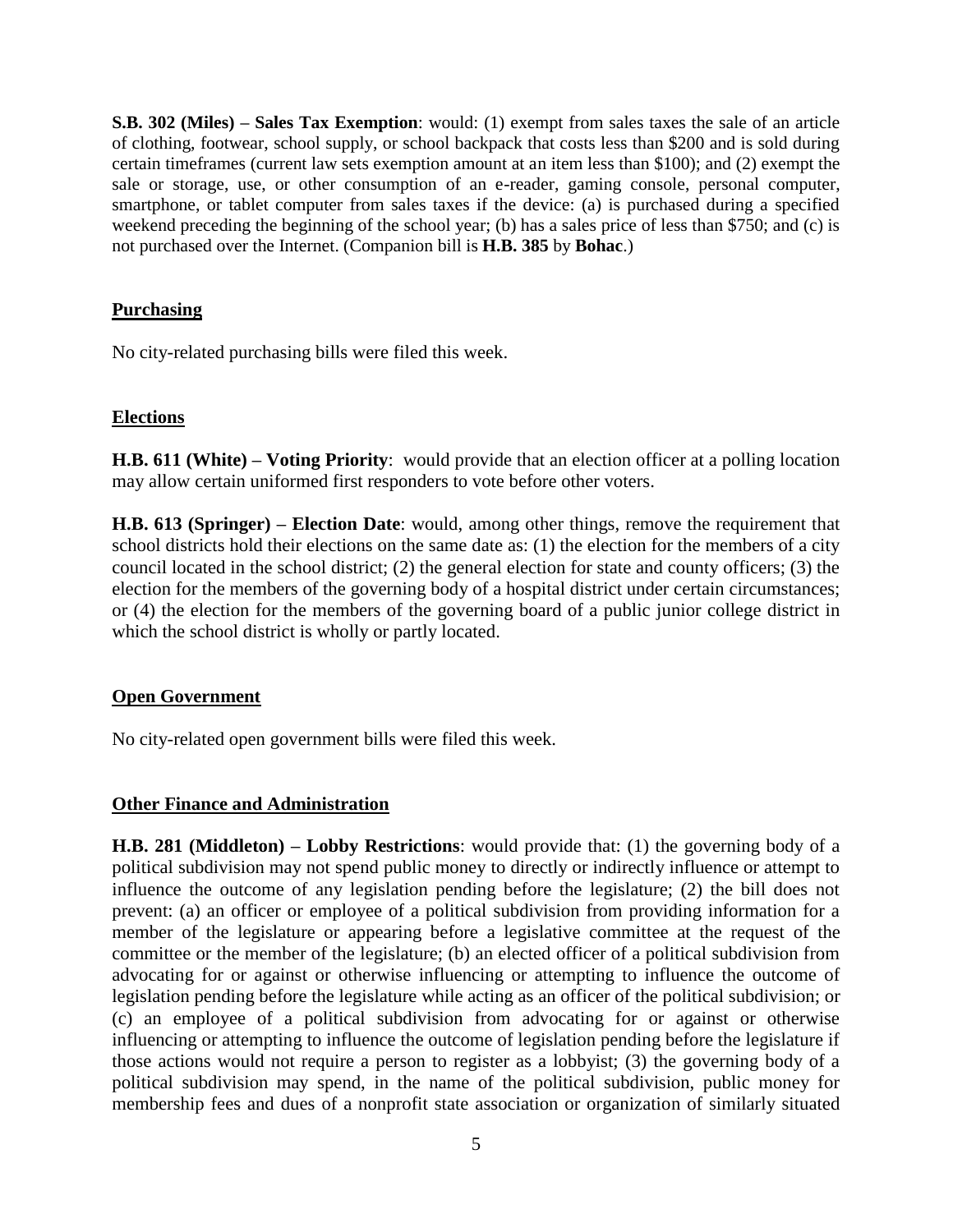political subdivisions only if: (a) a majority of the governing body votes to approve membership in the association or organization; (b) the association or organization exists for the betterment of local government and the benefit of all local officials; (c) the association or organization is not affiliated with a labor organization; (d) neither the association or organization nor an employee of the association or organization directly or indirectly influences or attempts to influence the outcome of any legislation pending before the legislature; and (e) the association or organization does not directly or indirectly contribute any money, services, or other valuable thing to a political campaign or endorse a candidate or group of candidates for public office; (4) item (3)(d), above, does not prevent a person from providing information for a member of the legislature or appearing before a legislative committee at the request of the committee or the member of the legislature; (5) if a political subdivision engages in an activity prohibited by  $(1)$ , above, or if any association or organization supported wholly or partly by payments of public money from political subdivisions violates the bill, a taxpayer or resident of the political subdivision that engages in the prohibited activity or that pays fees or dues to the association or organization is entitled to appropriate injunctive relief to prevent any further activity prohibited by the bill or any further payments of fees or dues; and (6) a taxpayer or resident who prevails in an action under (5), above, is entitled to recover from the political subdivision the taxpayer's or resident's reasonable attorney's fees and costs incurred in bringing the action.

**H.B. 293 (K. King) – Public Funds Investment Act:** provides that the treasurer, chief financial officer, or investment officer of a school district or city must take only the initial 10 hour training under the Public Funds Investment Act but no continuing investment training if the school district or city: (1) does not invest district or city funds; or (2) only deposits district or city funds in interest-bearing deposit accounts or certificates of deposit. (Companion bill is **S.B. 248** by **Seliger**.)

**H.B. 687 (Guillen) – Rock Climbing**: would include rock climbing in the recreational use statute for tort liability purposes. (Companion bill is **S.B. 230** by **Perry**.)

#### **Municipal Courts**

**H.B. 615 (Neave) – Destruction of Sexual Assault Examination Kit**: would allow the attorney representing the state, clerk, or other officer in possession of a sexual assault examination kit to destroy the contents of the kit if the attorney, clerk, or officer (1) notifies the sexual assault victim by mail of the planned destruction of the kit, and (2) does not receive a written objection from the victim before the 91<sup>st</sup> day after the date on which proof the victim received notice of the planned destruction of the kit.

**H.B. 629 (Landgraf) – Protective Order Registry**: would: (1) require the Office of Court Administration of the Texas Judicial System (OCA) to establish and maintain a central, Internetbased registry for applications for certain protective orders filed and issued in this state (registry); (2) require the OCA to allow city case management systems to easily interface with, and city attorneys and peace officers to access the information in, the registry; and (3) require a court to enter a copy of the application for a protective order and related orders in the registry as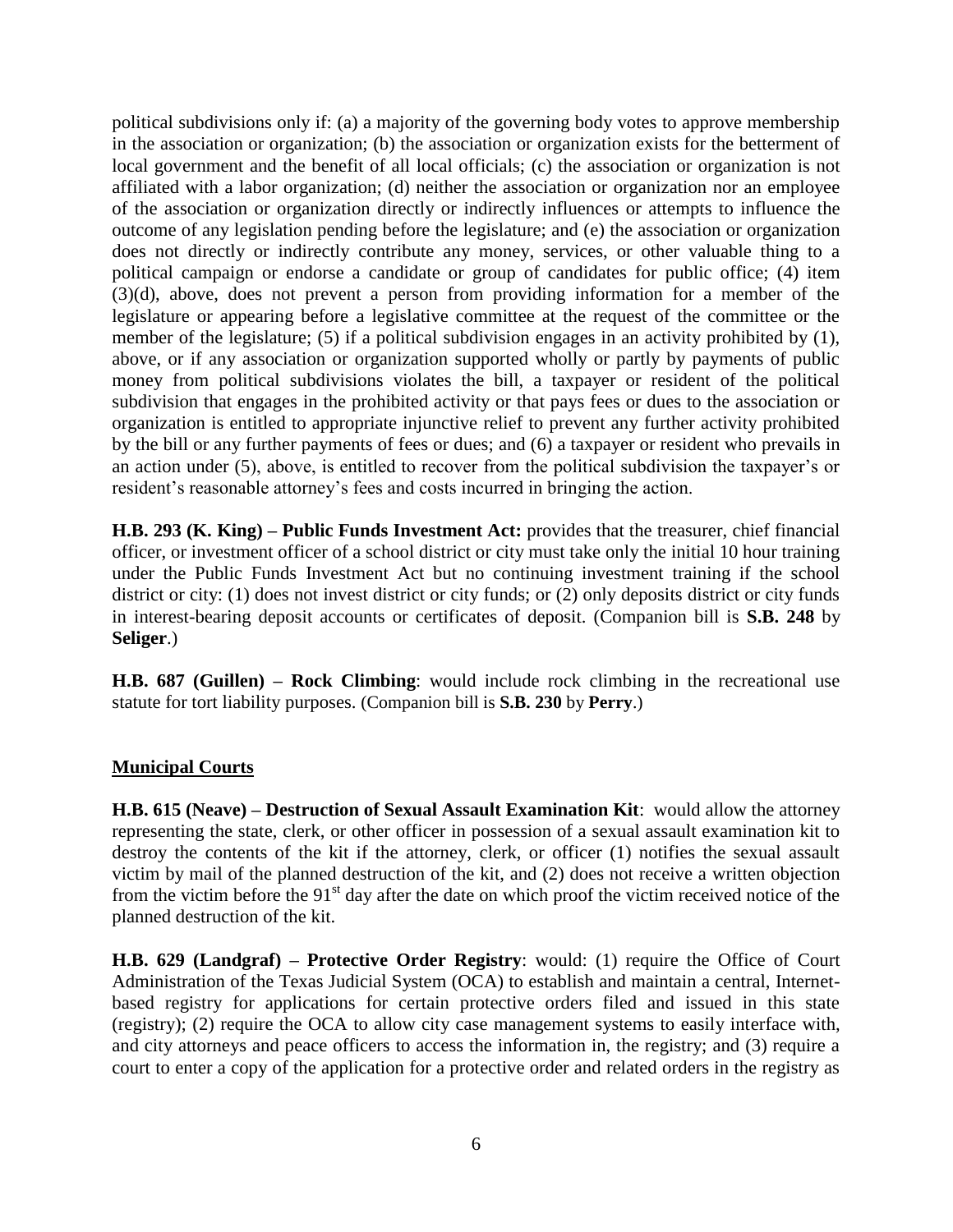soon as possible, but not later than 12 hours after the application is filed or order is issued (assuming the relevant information is available).

**H.B. 658 (Dutton) – Juveniles**: would, among other things and with certain exceptions, change the age of a child for criminal responsibility purposes from 17 years of age to 18 years of age.

#### **Community and Economic Development**

**S.B. 289 (Lucio) – Natural Disasters**: would: (1) authorize cities to develop local housing recovery plans to provide for the rapid and efficient construction of permanent replacement housing following a natural disaster; (2) require the General Land Office (or other state agency designated by the governor) to seek approval from certain federal agencies for the immediate post-disaster implementation of local housing recovery plans; and (3) require local housing recovery plans be approved by the Hazard Reduction and Recovery Center at Texas A&M University, the General Land Office, and the governor.

**S.B. 298 (Miles) – Small Business Development**: would provide, among other things, that the state's Office of Small Business Assistance shall promote the establishment of small business development centers at accessible locations, including community centers, park facilities, and public libraries, in areas of this state with the fewest certified historically underutilized businesses.

**S.B. 318 (Flores) – Sporting Goods Sales Tax**: would require the Parks and Wildlife Department to deposit to the credit of the state parks account all revenue from credits made to the department in an amount equal to the amount of the department's share of the sporting goods sales tax proceeds minus the sum of the amounts appropriated from the credits to the Texas Parks and Wildlife conservation and capital account, Texas recreation and parks account, and the large county and municipality recreation and parks account.

#### **Personnel**

**H.B. 282 (Neave) - Training**: would require: (1) a peace officer and a reserve law enforcement officer to complete a Texas Commission on Law Enforcement education and training program on trauma-informed interviewing of victims of sexual assault or other sexual offenses; and (2) that the program be completed not later than the second anniversary of the officer being licensed or the date the officer applies for an intermediate proficiency certificate, whichever date is earlier.

**H.B. 618 (Neave) – Confidentiality Agreements**: would: (1) make a nondisclosure or confidentiality agreement or similar agreement between an employer and an employee void and unenforceable if the agreement prohibits: (a) an employee from notifying or limits the employee's ability to notify a law enforcement agency or state or federal regulatory agency of sexual assault or sexual harassment committed by the another employee of the employer or at the employee's place of employment; (b) an employee from disclosing to any person facts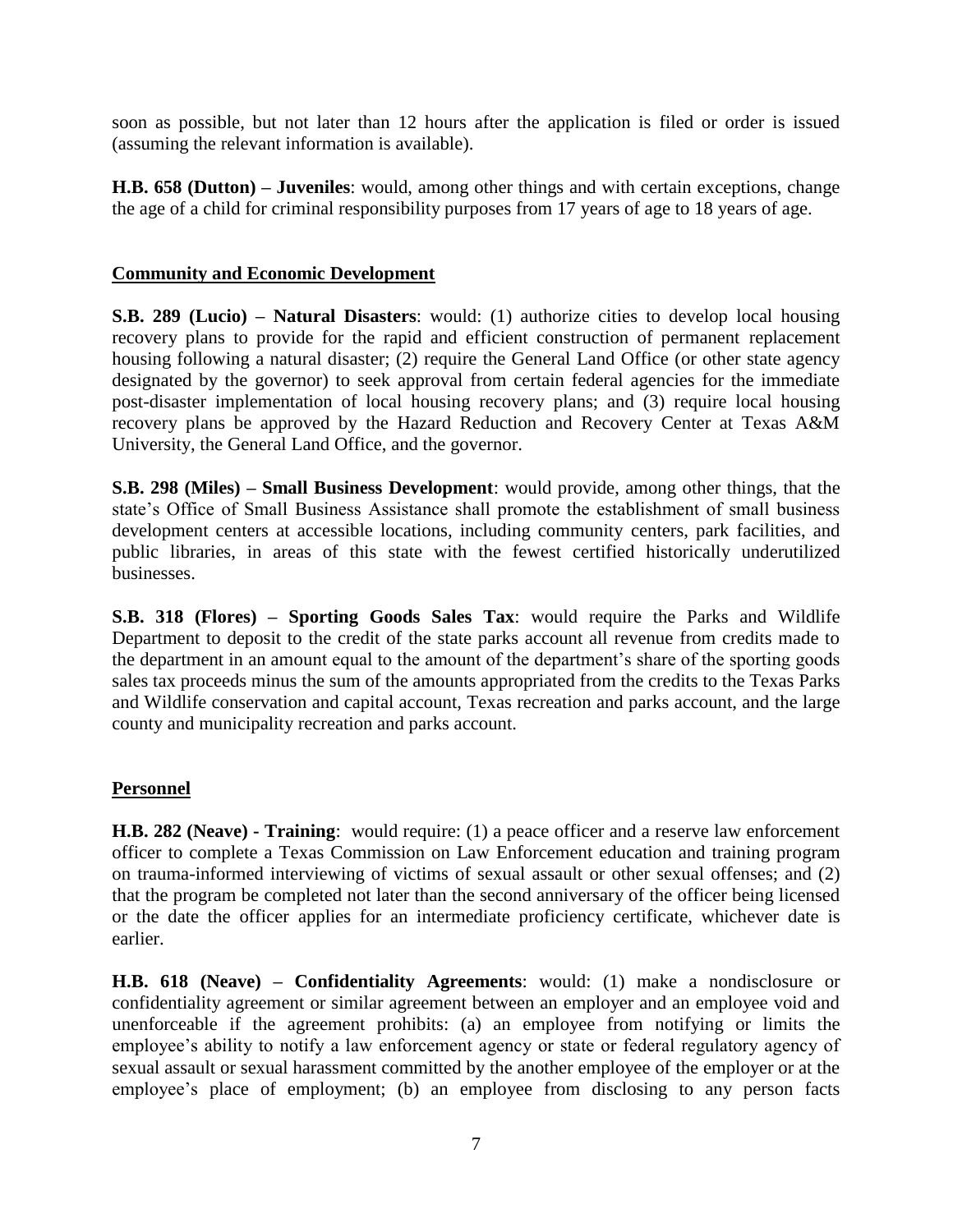surrounding any sexual assault or sexual harassment committed by an employee of the employer or at the employee's place of employment, including the identity of the alleged offender; (2) provide that a mandatory arbitration agreement between an employer and an employee is void and unenforceable to the extent the agreement imposes mandatory arbitration of a dispute involving an allegation of sexual assault or sexual harassment; and (3) make it an unlawful employment action for an employer to refuse to hire, discharge, harass or discriminate against an individual who refuses to sign an agreement described in (1) and (2).

**H.B. 619 (Neave) – Damages Caps**: would eliminate the cap on compensatory damages and exemplary damages for an unlawful employment action involving: (1) sexual assault; (2) sex discrimination; and (3) retaliation in connection with an unlawful employment action based on sex.

**H.B. 621 (Neave) – Child Abuse Reporting**: would, among other things, prohibit an employer from taking an adverse employment action against an who is individual licensed or certified by the state, who in the normal cause of official duties for which the license or certification is required has direct contact with children, and who, in good faith: (1) reports child abuse or neglect to: (a) the individual's supervisor; (b) an administrator of the facility where the person is employed; (c) a state regulatory agency; or (d) a law enforcement agency; or (2) initiates or cooperates with an investigation or proceeding by a governmental entity relating to an allegation of child abuse or neglect.

**H.B. 655 (Dutton) – Training**: would create the officer training advisory committee comprising of members of the legislature to conduct a study of the training programs the Texas Commission on Law Enforcement establishes and maintains for individuals seeking to be peace officers, county jailers, school marshals, public security officers, and telecommunicators.

## **Public Safety**

**H.B. 401 (Neave) – Sexual Assault Evidentiary Council**: would: (1) create a sexual assault evidentiary council that would, among other things, advise the attorney general in the development of rules regarding the collection and preservation of evidence in cases of sexual assault or other sex offenses; and (2) require the attorney general to adopt rules in consultation with the sexual assault evidentiary council regarding an evidence collection protocol that shall include collection procedures and the requirements for a standardized evidence collection kit for use throughout the state.

**H.B. 652 (Neave) – Immigration**: would provide that a local entity, including the governing body of a city, a police officer, or a city attorney, does not violate the provisions of S.B. 4 (2017), relating to the enforcement of immigration laws by local governments, by prohibiting a peace officer from assisting or cooperating with a federal immigration officer if the assistance or cooperation occurs at a domestic violence shelter.

**H.B. 683 (White) – Driver Responsibility Program**: would, among other things, repeal the driver responsibility program and make several conforming changes to related traffic laws.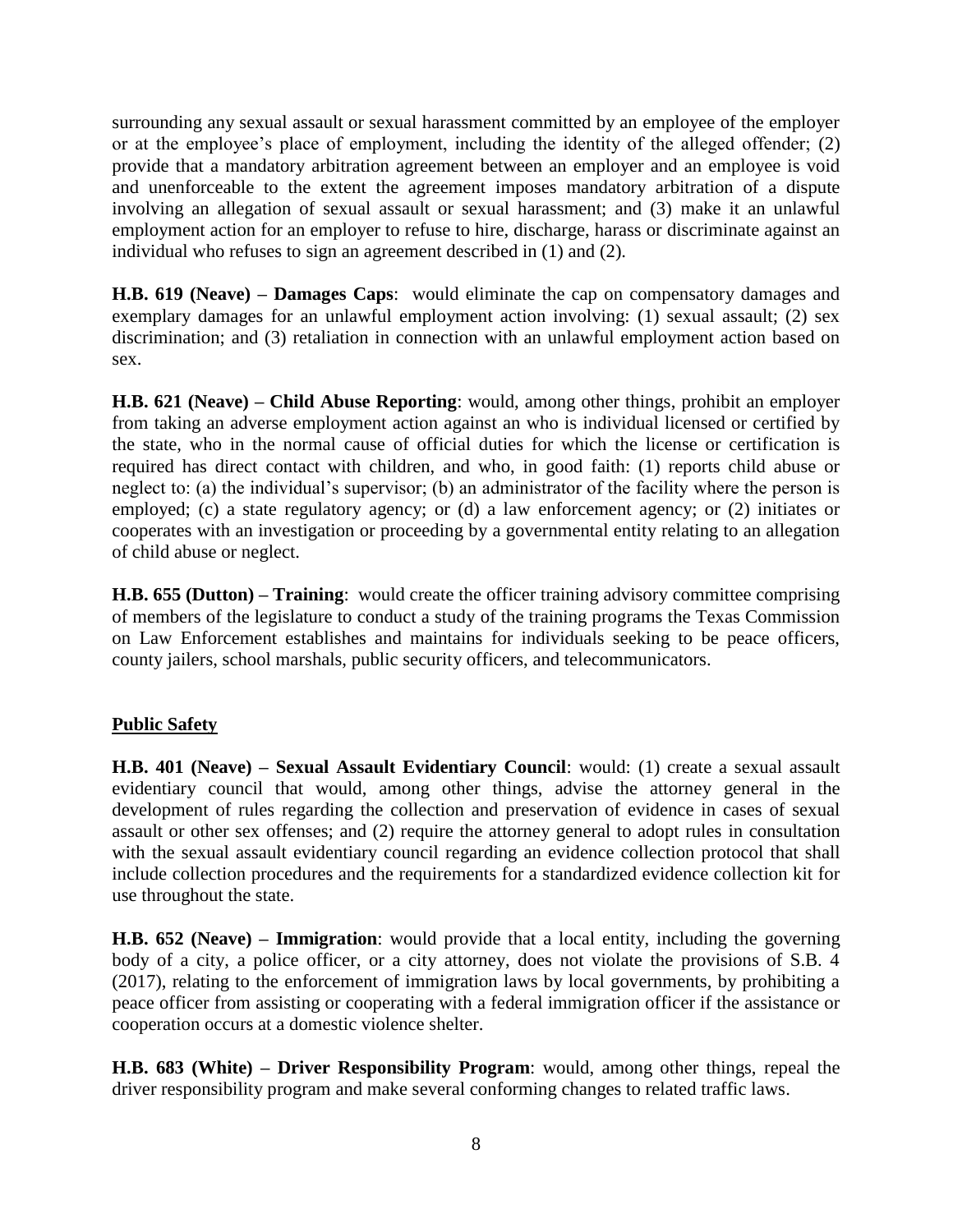**S.B. 285 (Boris) – Hurricane Preparedness**: would, among other things, require: (1) the governor to issue a proclamation each year before hurricane season instructing: (a) individuals, including residential and commercial property owners, to prepare their property and communities for the upcoming hurricane season; and (b) cities and other agencies, to the extent practicable, to conduct community outreach and education activities on hurricane preparedness between May 25 and 31 of each year; and (2) the General Land Office conduct a public information campaign each year before and during hurricane season to provide local officials and the public with information regarding housing assistance that may be available under state and federal law in the event of a major hurricane or flooding event, including information about types of assistance unavailable under the law.

**S.B. 291 (Lucio) – Human Trafficking Unit**: would create a human trafficking unit within the Department of Public Safety to, among other things, collaborate with federal and local law enforcement agencies to investigate human trafficking and arrest persons determined to have engaged in human trafficking.

**S.B. 295 (Lucio) – Unlawful Restraint of a Dog**: would: (1) create the offense of unlawful restraint of a dog; and (2) provide that the bill does not preempt a local regulation relating to the restraint of a dog or affect the authority of a political subdivision to adopt or enforce an ordinance or requirement relating to the restraint of a dog if the regulation, ordinance, or requirement: (a) is compatible with and equal to or more stringent than a requirement prescribed by the bill; or (b) relates to an issue not specifically addressed by the bill.

**S.B. 305 (Watson) – 911 Immunity for Overdose**: would provide for a defense to prosecution for certain offenses involving possession of small amounts of controlled substances and other prohibited drugs, substances, or paraphernalia for defendants seeking assistance for a suspected overdose.

**S.B. 306 (Watson) – Public Intoxication Treatment**: would provide that a peace officer may release an individual who commits the offense of public intoxication in lieu of arresting the individual if the individual verbally consents to voluntary admission to a facility that provides a place for individuals to become sober under supervision, and the facility admits the individual for supervision.

#### **Transportation**

**H.B. 625 (Neave) – Vehicle Towing and Booting**; would increase (from 14 to 60 days) the time a person has a right to request a court hearing to determine whether probable cause existed to tow or install a boot on a vehicle.

**H.B. 626 (Neave) – Vehicle Towing and Booting**: would require that a sign prohibiting unauthorized vehicles on a parking facility include notice of a person's right to request a court hearing to determine whether probable cause existed to tow or install a boot on a vehicle.